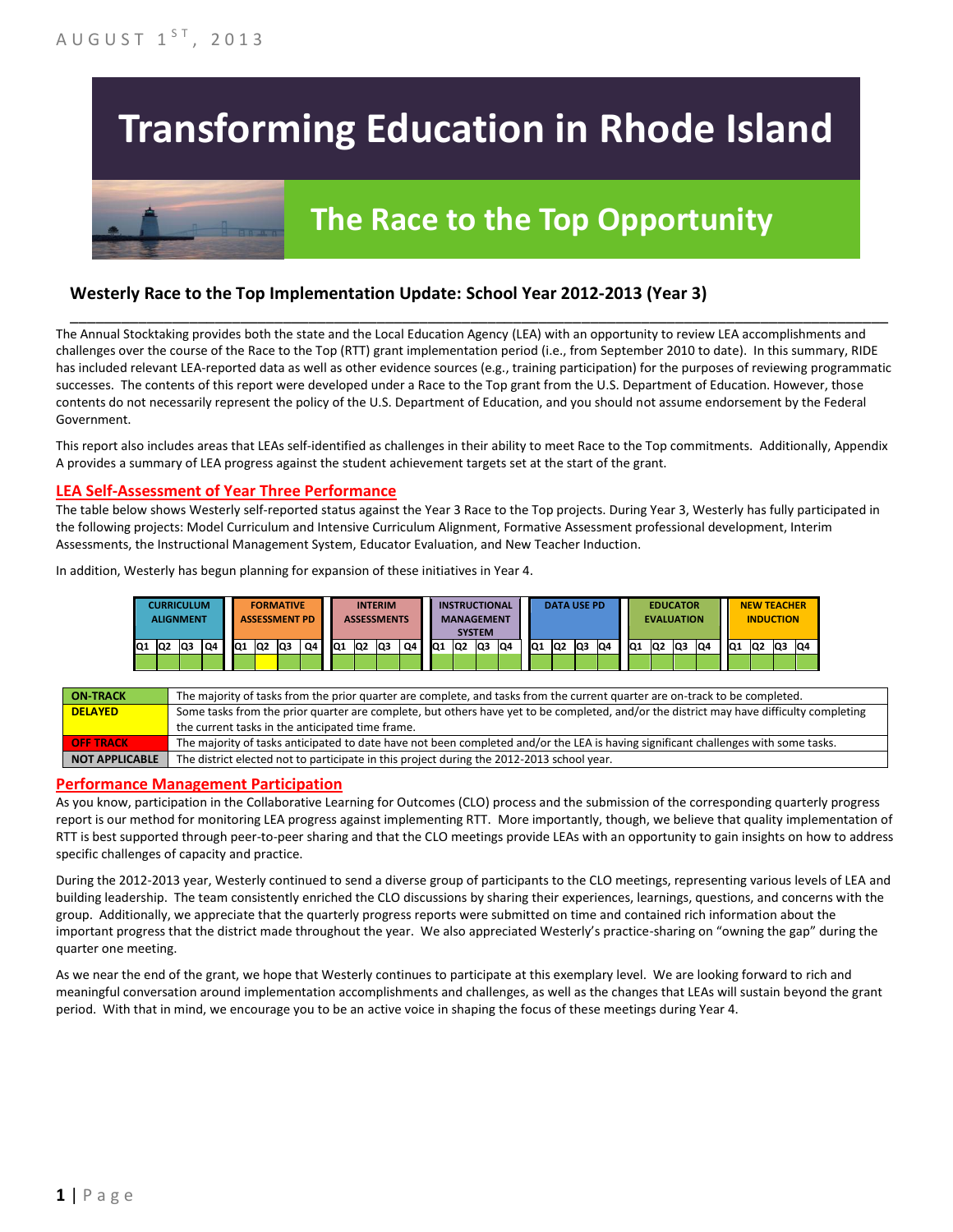#### **System of Support 1: Standards and Curriculum**

Based on the quarterly progress reports submitted by Westerly, as well as participation in additional applicable activities through the end of the 2012-2013 school year, we have assessed the district as 'on track (green),' 'delayed (yellow),' 'off track/at risk (red)', or 'not applicable (grey) on each of the Year 3 System of Support 1 scope of work tasks for Race to the Top. This assessment is reflected in the table below. Please note that further description of these statuses can be found on page one of this report.

Throughout the grant period, Westerly has identified opportunities for educators to deepen understanding of Common Core State Standards (CCSS). The district walked educators through the lesson template during grade-level meetings, which facilitated the ongoing development of lesson plans and deeper understanding of the shifts in instruction needed to implement the CCSS. As a result, a bank of individual daily lessons and lesson plans were created and shared on the IMS. Additionally, educators from Westerly participated in RIDE supplemental professional development on key aspects of the common core transition; also, the district conducted K-12 grade level professional development quarterly.

Westerly has made significant progress against implementing a guaranteed and viable curriculum aligned to the new Common Core State Standards. Over the past two years, Westerly has worked in partnership with RIDE, the Dana Center, and several other districts to create an aligned K-12 curriculum in mathematics and English language arts. To support their mathematics curriculum work, Westerly formed a Math Resource Council to evaluate the resources needed to fully implement the CCSS. RIDE is pleased to note that Westerly (along with other members of the SORICO curriculum cohort) received a mathematics mini-grant geared towards continuing the work with the Dana Center writing team and developing capacity at the building level.

In its quarterly progress reports, Westerly noted that it has encountered the following challenges around this work:

- Changing resources and materials to adjust to the new CCSS aligned scope and sequence has increased anxiety levels.
- The timeline of educator evaluation in concert with the CCSS transition generated a good deal of stress for a portion of the faculty.

We commend Westerly on their work in this area, particularly in light of the many additional initiatives that Westerly took on during Year 3. We are looking forward to hearing more about the ways in which Westerly has integrated the many initiatives in support of their transition to a common core aligned curriculum.

| <b>Intensive Curriculum Alignment and Model Curriculum Development</b>                                                                                                                                                                                    | Year 3:SY12-13 |                |                |                                         |  |  |
|-----------------------------------------------------------------------------------------------------------------------------------------------------------------------------------------------------------------------------------------------------------|----------------|----------------|----------------|-----------------------------------------|--|--|
|                                                                                                                                                                                                                                                           | Q <sub>1</sub> | Q <sub>2</sub> | Q <sub>3</sub> | Q <sub>4</sub>                          |  |  |
| Develop and communicate a multi-year Transition Plan for the Common Core State Standards implementation, including clear<br>expectations for school level transition benchmarks and a plan for developing a curriculum aligned to the CCSS in grades K-12 |                | needed         | needed         | Modify as Modify as Modify as<br>needed |  |  |
| Identify opportunities for educators to work collaboratively to deepen understanding of CCSS (e.g. Common Planning Time, grade<br>level team, department meetings, faculty meetings)                                                                      |                | needed         | needed         | Modify as Modify as Modify as<br>needed |  |  |
| Create implementation plan, including the identification of aligned resources, to support roll out of new curricula                                                                                                                                       |                | needed         | needed         | Modify as Modify as Modify as<br>needed |  |  |
| Develop curriculum aligned to the Common Core State Standards, including participation in Dana Center curriculum writing and<br>leadership sessions (if applicable)                                                                                       |                | X              | X              |                                         |  |  |

*\*Please note: the 'x' in the above table represents the anticipated completion timeline set by RIDE, not when the district completed the task.*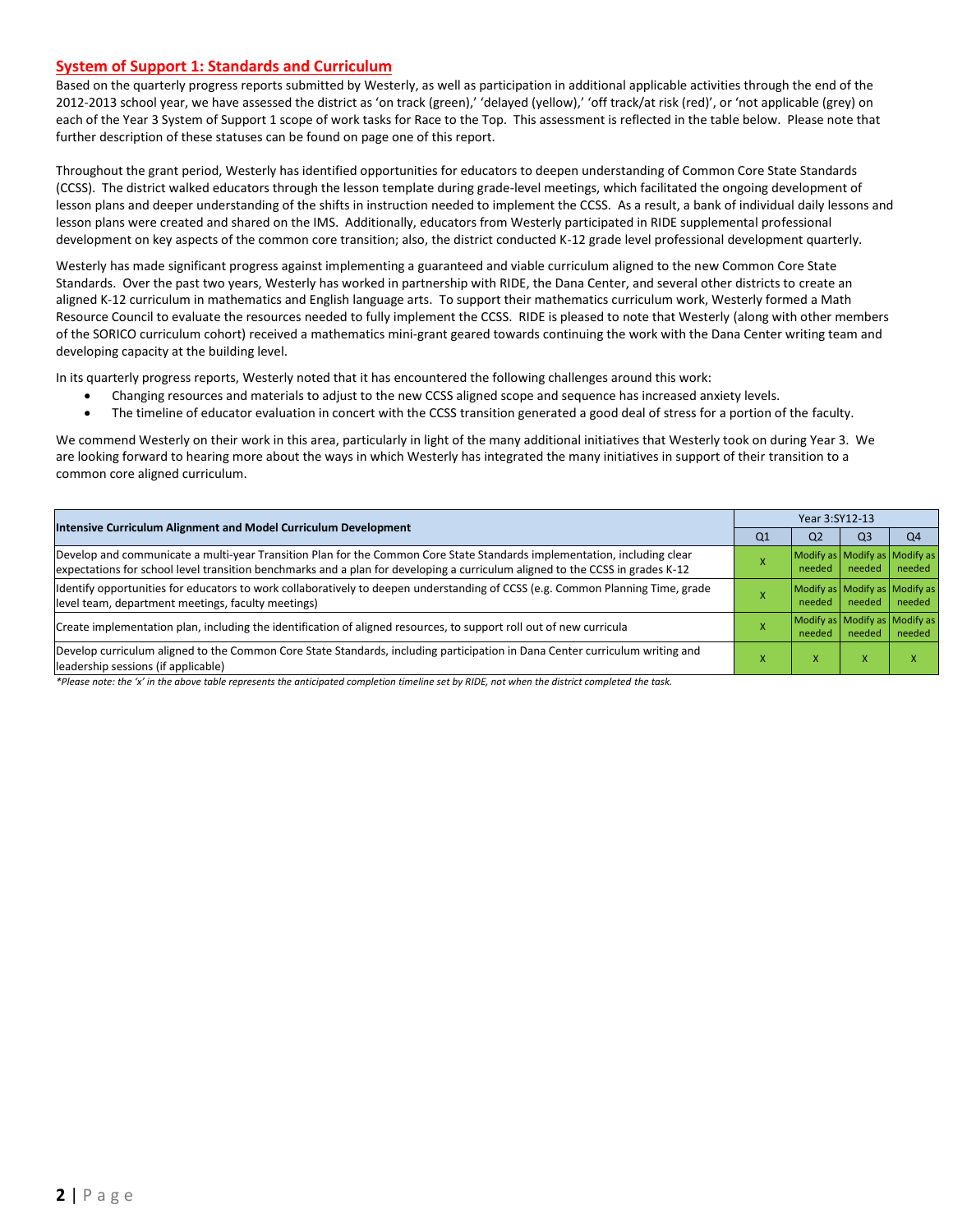#### **System of Support 2: Instructional Improvement Systems**

During the 2012-2013 school year, Westerly implemented all of the four Race to the Top projects in System of Support 2 (Formative Assessment professional development, Interim Assessments, Data Use professional development, and the Instructional Management System). Based on the quarterly progress reports submitted by Westerly, as well as participation in additional applicable activities through the end of the 2012-2013 school year, we have assessed the district on each of the Year 3 scope of work tasks for those applicable projects.

Westerly administered all three paper-based interim assessment fixed-form tests in Algebra I to a portion of their high school students during the 2012-2013 school year. Following the receipt of the data, the team spent considerable time analyzing the data and noted during the CLO meeting that the analysis was helpful. Looking ahead to the 2013-2014 school year, we encourage Westerly to continue exploring the implementation approach that will suit the unique needs of the district.

Westerly configured the Instructional Management System by assigning roles to key staff, and identifying a plan for training users and maintaining the system and applicable data on a daily basis. In addition to providing access to educators, the district scheduled training on each of the various components (i.e., Interim Assessments, Formative Assessment professional development modules). During the 2012-2013 school year, the high school utilized the system for the administration of the interim assessments. They also attended RIDE professional development on linking curriculum to courses, and completed linking their curriculum to courses district-wide. In the last quarterly update, Westerly indicated that they were planning to expand use of the system to connect courses and curriculum to teachers. RIDE is pleased to note that, in the quarterly progress update, Westerly indicated that having the opportunity to sit with a team from RIDE was a helpful way to resolve problems and concerns.

During the 2012-2013 school year, all four elementary schools, as well as the high school, participated in the Data Use professional development series. RIDE was pleased to hear during the quarterly progress update report that the district expressed that the teams found this training helpful and that they utilized the protocol to examine their NECAP data. The buildings that participated during Year 3 reported that the professional development was beneficial in expanding the discussion about differentiation and interventions. It has also helped teachers to deepen their understanding of the benefit, function of what data is and how they can use it to inform practice and grow student understanding.

Although not part of the original implementation plan, Westerly Middle School asked to participate in the Formative Assessment professional development during the 2012-2013 school year. As indicated in the quarterly progress update report, the training was slated to begin in January; however, the middle school was unable to make significant progress on the implementation and have postponed participation until next year.

In the upcoming school year, Westerly has indicated that they will expand their participation in the initiatives implemented during Year 3 and will participate in the Data Use professional development series, and provide teachers with access to the Formative Assessment professional development modules. We look forward to hearing more about Westerly's plans for implementing these new initiatives.

| Interim Assessments (accessed via the Instructional Management System)                                                                                                                  | Year 3:SY12-13    |                                       |                                                            |                |  |  |
|-----------------------------------------------------------------------------------------------------------------------------------------------------------------------------------------|-------------------|---------------------------------------|------------------------------------------------------------|----------------|--|--|
|                                                                                                                                                                                         | Q1                | Q <sub>2</sub>                        | Q <sub>3</sub>                                             | O <sub>4</sub> |  |  |
| Develop protocols or expectations regarding the use of interim assessment to inform instruction including timelines for<br>administration and process for scoring and reporting results |                   |                                       |                                                            |                |  |  |
| Send LEA-determined facilitators to RIDE provided training on both the Fixed-Form assessment tool and the test-building tool                                                            | <b>Fixed Form</b> | <b>Test</b><br><b>Builder</b>         |                                                            |                |  |  |
| Train of educators in the LEA on the administration and use of interim assessments utilizing RIDE-trained facilitators                                                                  |                   | x                                     |                                                            |                |  |  |
| Administration of Interim Assessments in selected grades and content area(s)                                                                                                            | $1st$ Fixed       | $\vert$ 2 <sup>nd</sup> Fixed $\vert$ | 3 <sup>rd</sup> Fixed<br>Form Test   Form Test   Form Test |                |  |  |

|                                                                                                                                                                                                           | Year 3:SY12-13                          |                |                |                |  |  |
|-----------------------------------------------------------------------------------------------------------------------------------------------------------------------------------------------------------|-----------------------------------------|----------------|----------------|----------------|--|--|
| <b>Instructional Management System (IMS)</b>                                                                                                                                                              | Q <sub>1</sub>                          | Q <sub>2</sub> | Q <sub>3</sub> | O <sub>4</sub> |  |  |
| Designate an LEA data steward to support decision making around data collections and systems implementation and to provide input<br>and feedback on data initiatives through designated representatives   | As needed As needed As needed As needed |                |                |                |  |  |
| Maintain data quality standards of local student information systems and upload local assessment data and program information as<br>required by RIDE in a timely manner                                   |                                         |                | ⋏              |                |  |  |
| Following RIDE training, LEA Administrative Users and LEA Trainers configure the IMS for educator use and to provide end users with<br>access and training needed to utilize the IMS for daily activities |                                         |                | A              |                |  |  |
| Deepen the understanding and use of the IMS among all educators                                                                                                                                           |                                         |                |                |                |  |  |

| 'Data Use' Professional Development                                                                                                           | Year 3:SY12-13 |                |                |                |  |  |
|-----------------------------------------------------------------------------------------------------------------------------------------------|----------------|----------------|----------------|----------------|--|--|
|                                                                                                                                               | Q1             | Q <sub>2</sub> | Q <sub>3</sub> | O <sub>4</sub> |  |  |
| In coordination with RIDE, select 'Data Use' training dates for each cohort of schools, as applicable                                         |                |                |                | Year 2         |  |  |
| Identify and provide RIDE with the leadership team members from each school who will participate in Year 2 training cohorts, as<br>applicable |                |                |                | Year 2         |  |  |
| Following 'Data Use' professional development, identify district and school practices to sustain and deepen data use and<br>collaboration     | Year 1         | Year 1         | Year           | Year 1         |  |  |

*\* Please note that, for this project, 'year 1' refers to cohort 1 taking place during the 2012-2013 school year, and 'Year 2' refers to cohort 2 taking place during the 2013-2014 school year.*

| [Formative Assessment Professional Development Modules (accessed via the Instructional Management System)        | Q <sub>1</sub> | Q <sub>2</sub> | O <sub>3</sub>  | O4      |
|------------------------------------------------------------------------------------------------------------------|----------------|----------------|-----------------|---------|
| Identify facilitators who will support the implementation of formative assessment practices in daily instruction |                |                |                 | SY13-14 |
| Coordinate participation of educators in training modules and communities of practice                            | SY12-13        | $SY12-13$      | SY12-13 SY13-14 |         |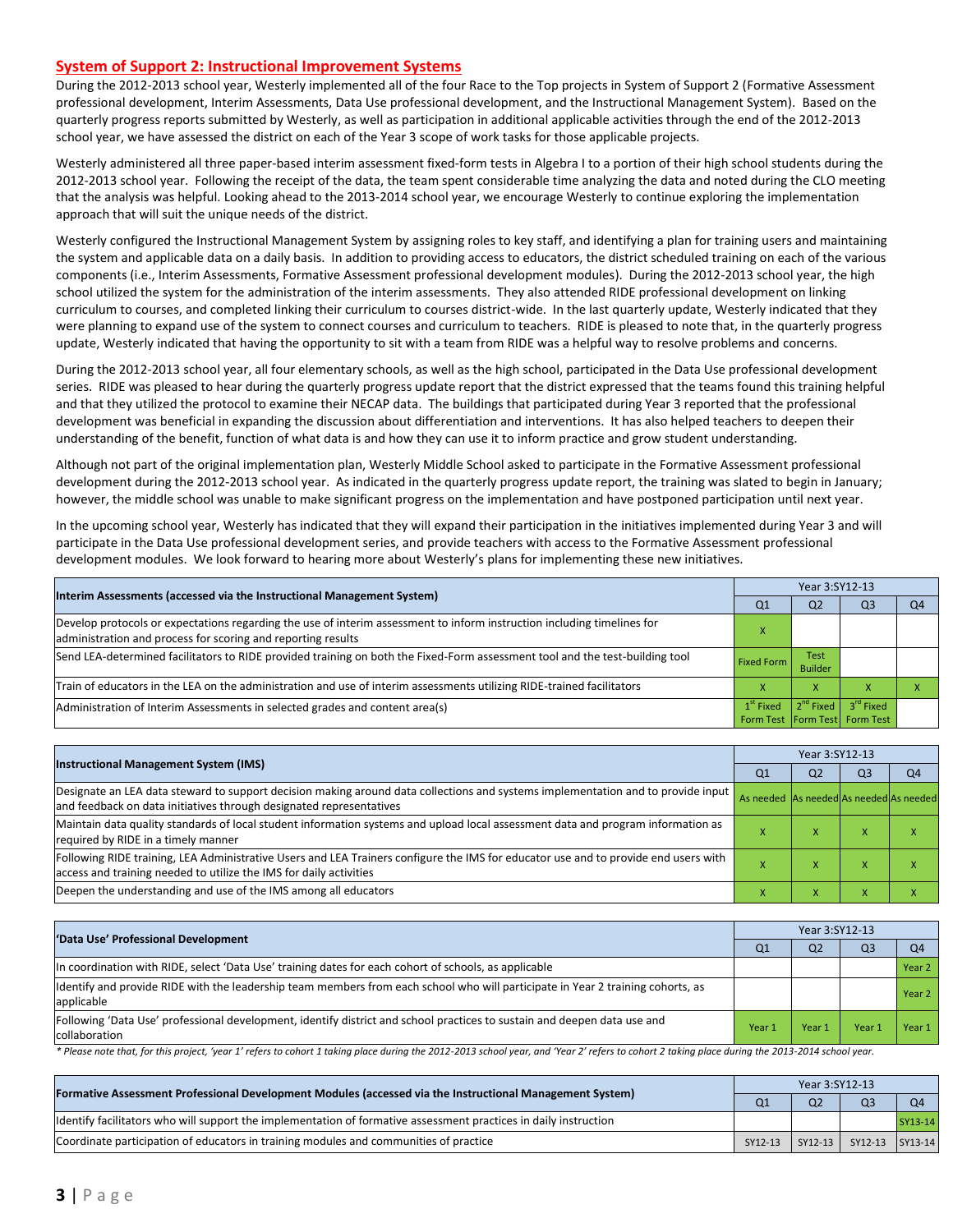#### **System of Support 3: Educator Effectiveness**

During the 2012-2013 school year, Westerly fully implemented all components of System of Support 3 - the Rhode Island model for teacher and building administrator evaluations; and final effectiveness ratings for all teachers and building administrators have been submitted to RIDE using the Educator Performance and Support System. Based on the quarterly progress reports submitted by Westerly, as well as participation in additional applicable activities through the end of the 2012-2013 school year, we have assessed the district on each of the Year 3 scope of work tasks for Educator Evaluation.

RIDE would like to commend Westerly on their work to support the educator evaluation implementation process. At the conclusion of the 2011- 2012 school year, Westerly surveyed educators to identify areas of need for professional development. The data collected was used to establish a professional development plan for the year. As they shared in the CLO meetings, this process helped educators feel well supported and to ease their concerns about the evaluation process. Westerly will continue to adjust the professional development plan as evaluation data becomes available. The district also offered continuous professional development to teachers, probing deeper into the language of the rubrics and what the practices would look like in the classroom. As Westerly approached end-of-the-year conferences, they increased communication to administrators and staff around the system.

Westerly reported that, initially, it was a challenge to get all educators assigned to evaluators in the Educator Performance and Support System. RIDE is pleased to note that the district was able to overcome those challenges, and to utilize the system to support and streamline the evaluation process.

During the 2012-2013 school year, all applicable Westerly administrators attended teacher and building administrator evaluator trainings. Additionally, district administrators have attended and/or registered for applicable summer 2013 training. Looking ahead, RIDE would like to remind the district of their responsibility to ensure that all personnel responsible for evaluating both teachers and building administrators participate in applicable training activities.

As we enter into the final year of the Race to the Top grant, RIDE encourages Westerly to continue to engage their CLO peers in thinking about continuous support for evaluation implementation, as well as how evaluation data is being used to identify professional development needs.

| <b>Educator Evaluation</b>                                                                                                                                                                           |                               |                | Year 3:SY12-13                             |                                  |
|------------------------------------------------------------------------------------------------------------------------------------------------------------------------------------------------------|-------------------------------|----------------|--------------------------------------------|----------------------------------|
|                                                                                                                                                                                                      | Q <sub>1</sub>                | Q <sub>2</sub> | Q <sub>3</sub>                             | Q <sub>4</sub>                   |
| Participate in educator evaluation model design, development and refinement feedback opportunities                                                                                                   | x                             | X.             | X                                          | X                                |
| Identify District Evaluation Committee members, responsible for monitoring the implementation of the system and providing<br>recommendations to LEA leadership teams                                 |                               |                |                                            | X                                |
| ldentify individuals who will serve as primary and, if applicable, secondary/complementary evaluators                                                                                                |                               |                |                                            | X                                |
| Send all required evaluators to RIDE-provided evaluator training on model; Send evaluators and system administrators to training on<br>the Educator Performance Support System (EPSS) data system    |                               |                | Mid-year<br>half-day<br>training           | Mid-year<br>half-day<br>training |
| Examine LEA Policies and Contracts for Challenges; where applicable, consider memorandums of understanding or contract renewal<br>language which will support district implementation of evaluations | x                             | x              | X                                          | X                                |
| Create a plan for the appropriate use of funds to support implementation of educator evaluation system                                                                                               |                               |                |                                            | X                                |
| Complete required components of RI Model for educator and building administrator evaluations                                                                                                         | SLO <sub>s</sub> and<br>Goals | Midyear        | Midyear<br>Conference Conference Summative | <b>EOY Report</b><br>&<br>rating |
| Submit evaluation data and documentation (e.g. component and summative level ratings, verified rosters); provide other requested<br>information to support RIDE research and system improvement      | X                             | x              | $\mathsf{x}$                               | X                                |
| Use Evaluation Data to identify individual and school/district-wide professional development needs and act on those needs                                                                            |                               |                | $\mathsf{x}$                               | x                                |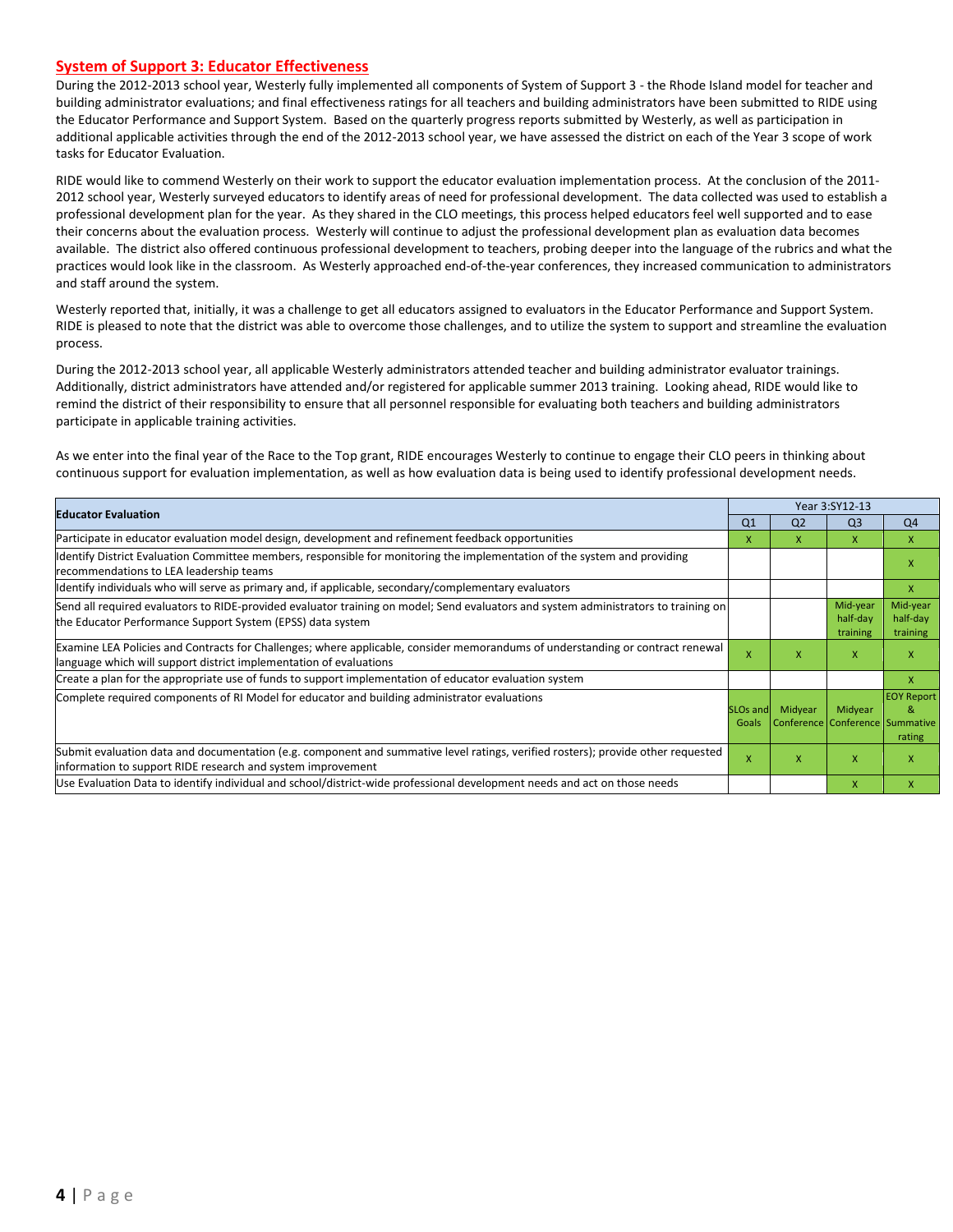#### **System of Support 4: Human Capital Development**

During the 2012-2013 school year, Westerly participated fully in the Beginning Teacher Induction program. Based on the quarterly progress reports submitted by Westerly, as well as participation in additional applicable activities through the end of the 2012-2013 school year, we have assessed the district on each of the Year 3 scope of work tasks for Beginning Teacher Induction. Additionally, Westerly has continued their utilization of SchoolSpring for recruitment of staff on an as needed basis.

We would like to thank Westerly for releasing one of their own educators to be an Induction Coach for beginning teachers in their districts. RIDE was pleased to note that teachers in the district found the Beginning Teacher Induction program (in concert with the district's new teacher orientation) helpful.

In the upcoming CLO sessions, RIDE looks forward to engaging in a deeper conversation around the revisions that Westerly and other LEAs have made to their hiring policies, timelines, and processes in order to support broader human capital initiatives including recruitment of highly qualified and diverse candidates and providing data-driven induction support to beginning teachers. We also look forward to partnering with all of the districts state-wide in thinking about how this program could be sustained by districts beyond Race to the Top.

|                                                                                                                                                                                          | Year 3:SY12-13 |    |    |    |  |  |  |
|------------------------------------------------------------------------------------------------------------------------------------------------------------------------------------------|----------------|----|----|----|--|--|--|
| <b>Beginning Teacher Induction</b>                                                                                                                                                       | Q1             | Q2 | Q3 | Q4 |  |  |  |
| If applicable, recommend potential Induction Coaches to RIDE                                                                                                                             |                |    |    |    |  |  |  |
| Review and revise hiring policies, timelines and processes in order to support appropriate and timely projections for anticipated hires<br>requiring induction coach services            |                |    |    |    |  |  |  |
| Provide RIDE with list of beginning teachers who will receive Induction Coach support in a timely manner in order to ensure that all<br>beginning teachers have coaching                 | $\lambda$      |    |    |    |  |  |  |
| Participate in RIDE-provided information opportunities in order to learn about induction coach program                                                                                   |                |    |    |    |  |  |  |
| Provide feedback to RIDE on the development and integration of existing mentorship programs into a sustainable, instructionally-<br>focused state or district-wide Induction Coach model |                |    |    |    |  |  |  |

The contents of this report were developed under a Race to the Top grant from the U.S. Department of Education. However, those contents do not necessarily represent the policy of the U.S. Department of Education, and you should not assume endorsement by the Federal Government.